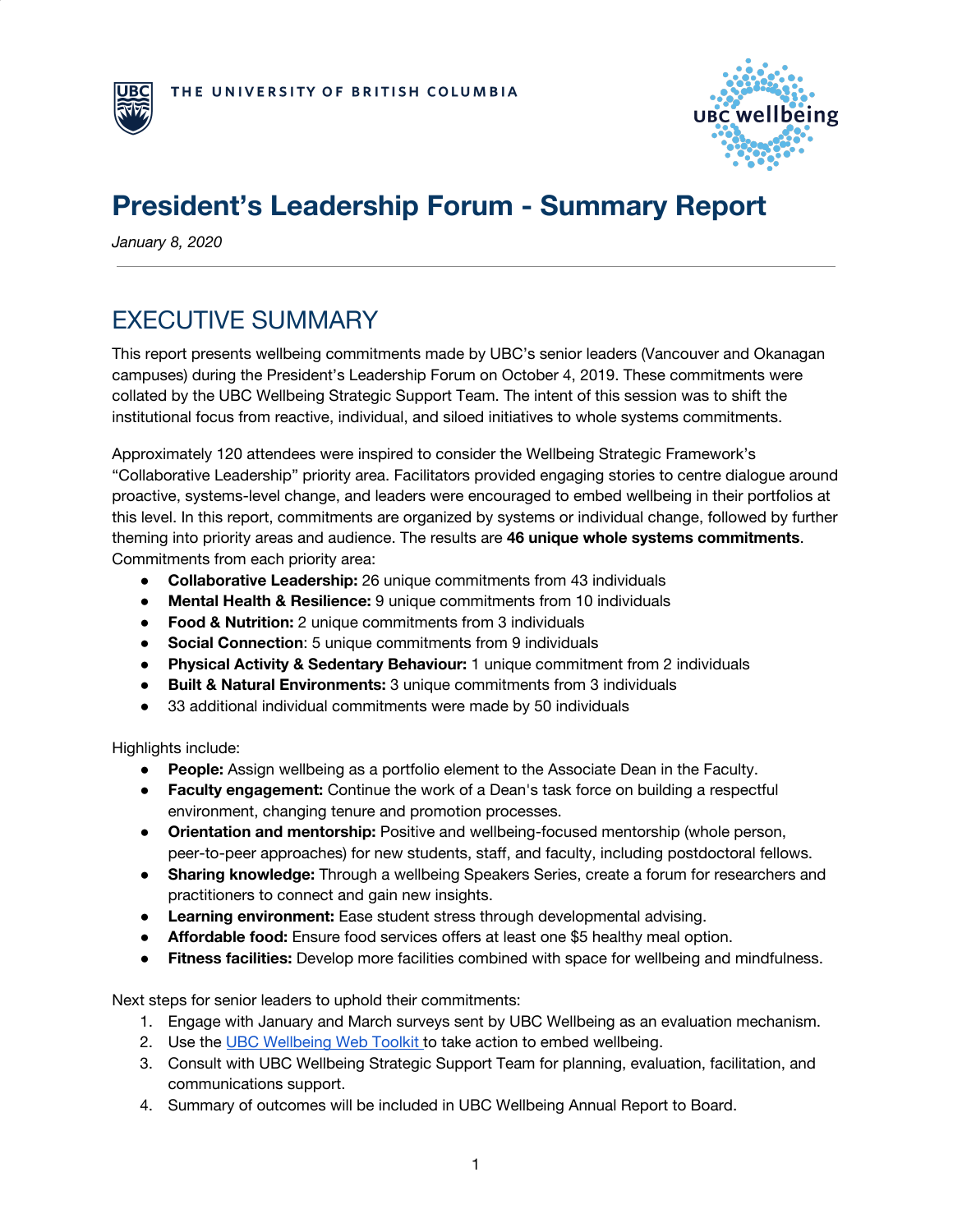### WELLBEING SESSION OBJECTIVES

- 1. **Gain clarity**: Increase awareness of UBC's commitment to wellbeing through the Okanagan Charter and the Wellbeing Strategic Framework (WSF).
- 2. **Make a shared commitment**: Provide a space for dialogue around Collaborative Leadership to ensure the wellbeing of UBC's people, places, and communities.
- 3. **Take action**: Identify collaborative and portfolio-specific opportunities to take action across wellbeing priority areas.

## FACILITATED DISCUSSIONS

At 17 tables, Table Hosts - UBC faculty and staff with experience in at least one priority area of the Wellbeing Strategic Framework - led discussions with senior leaders. They led the discussion with a short story of systems change efforts they have made to spark the conversation. Stories exemplified collaborative leadership through a **systems, proactive**, and **organizational approach** (e.g. launching a new bike-share program), as opposed to a **siloed, reactive**, and **individual change approach** (e.g. an individual choosing to bike to work). The discussion asked senior leaders: *Given the story you just heard, how could you embed wellbeing in your area/setting?*

Our goal was to steer the conversation towards portfolio-level commitments. Secondary commitments included unit, university-wide, and external communities. At the end of the conversation, leaders made actionable commitments to embedding wellbeing.

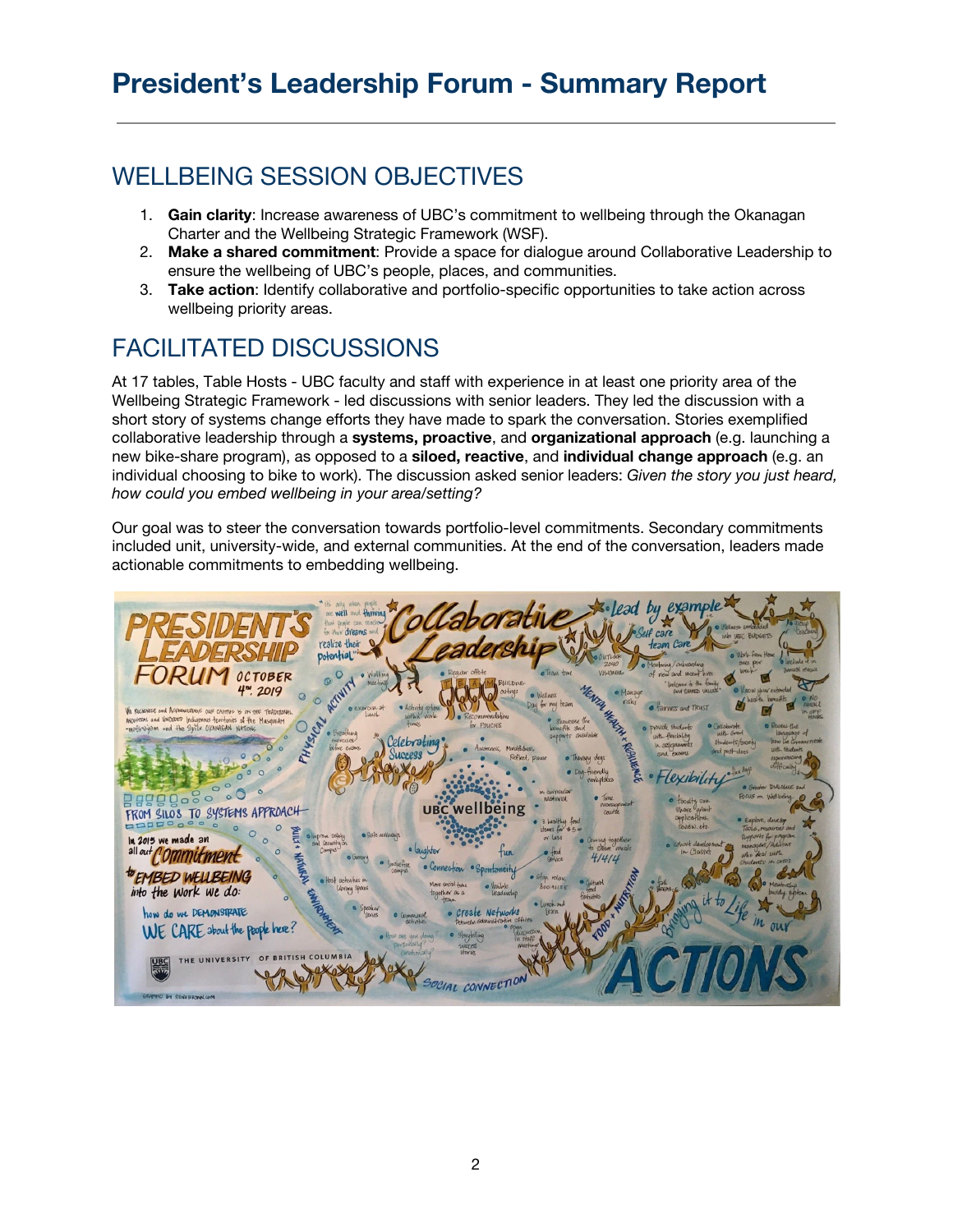## SUMMARY OF COMMITMENTS

The session connected leaders through dialogue as they made commitments to support wellbeing captured below in themes. In line with our session objectives, and UBC's commitment through the Okanagan Charter to a whole systems approach, commitments can be found under the headings of "**Systems, Proactive, Organizational Change**" and "**Individual Change, Team Change, & Existing Resources**." These commitments relate to UBCs community of staff, faculty, and students, and have the potential to impact larger groups of people, policies, and processes. Commitments are further categorized by audience: **Faculty Leadership** and **All Leaders**. These commitments are also aligned with the Wellbeing Strategic Framework's six priority areas: Collaborative Leadership (primary focus of this session), Mental Health & Resilience, Food & Nutrition, Social Connection, Physical Activity & Sedentary Behaviour, and Built & Natural Environments.

The sample of commitments shared below were selected to be **generalizable** and **actionable**. A more in-depth summary of possible wellbeing actions is available online in our Wellbeing [Implementation](https://ubc.igloocommunities.com/wellbeing/activation_toolkit/home) [Toolkit.](https://ubc.igloocommunities.com/wellbeing/activation_toolkit/home)

### Systems, Proactive, Organizational Change

#### **Faculty Leadership**

- **Collaborative Leadership:** Encourage including wellbeing statements in training environment and other sections on grant proposals (e.g. NSERC).
- **Collaborative Leadership, Mental Health & Resilience:** Train new faculty members on workload management, considering group coaching approaches.
- **Collaborative Leadership:** Provide an environment for faculty to share grant applications and peer review proposals to improve their success rate as grants are a major source of stress for faculty.
- **Collaborative Leadership:** Highlight wellbeing at the next administration meeting in a Faculty to begin discussing what it means and how we can support it.
- **Social Connection:** Building community in large classes through a cohort system.
- **Mental Health & Resilience:** Consider implementing a fall break.
- **Mental Health & Resilence:** Organize regular information sessions for graduate students about fellowship applications to include information on wellbeing and self-care.
- **Collaborative Leadership:** Embed information on wellbeing in a variety of students' curricular material.
- **Mental Health & Resilience, Collaborative Leadership:** Review the language of how we communicate with students experiencing difficulties.
- **Mental Health & Resilience, Collaborative Leadership:** Ease student stress through developmental advising.
- **Collaborative Leadership:** Collaborate with the Graduate Student Society to better understand their wellbeing priorities and needs given affordability challenges.

#### **All Leaders**

- *●* **Social Connection, Food & Nutrition:** Implement and scale President Ono's suggestion to regularly share meals with representation from 4 faculty, 4 staff, 4 administrators, and 4 students, coordinated with residence dining.
- **Food & Nutrition:** At meetings and other events, facilitate the availability of healthy food opportunities to replace low nutrient food consumption.
- **Collaborative Leadership:** Create networks between administrative offices at both campuses and across faculties to facilitate connections and collaborations.